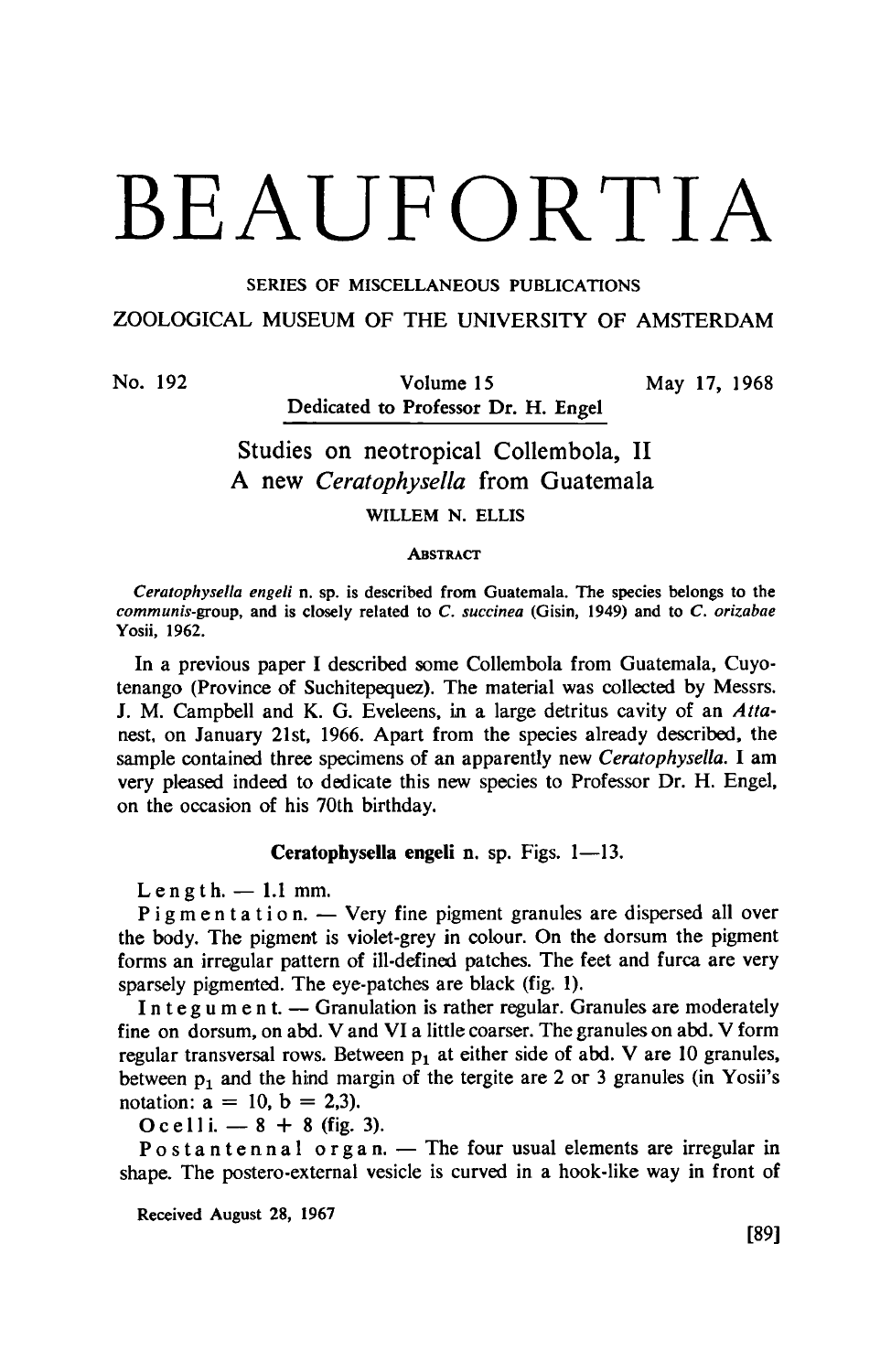

FIGS. 1—7. Ceratophysella engeli n. sp. — 1, habitus (note the single, aberrantly placed anal spine in this specimen); 2, antenna IV; 3, eye-patch in lateral view; 4, postantennal organ; 5, postantennal organ in dorso-lateral view; 6, postantennal organ; 7, abd. V and VI in ventral view, with male genital papilla.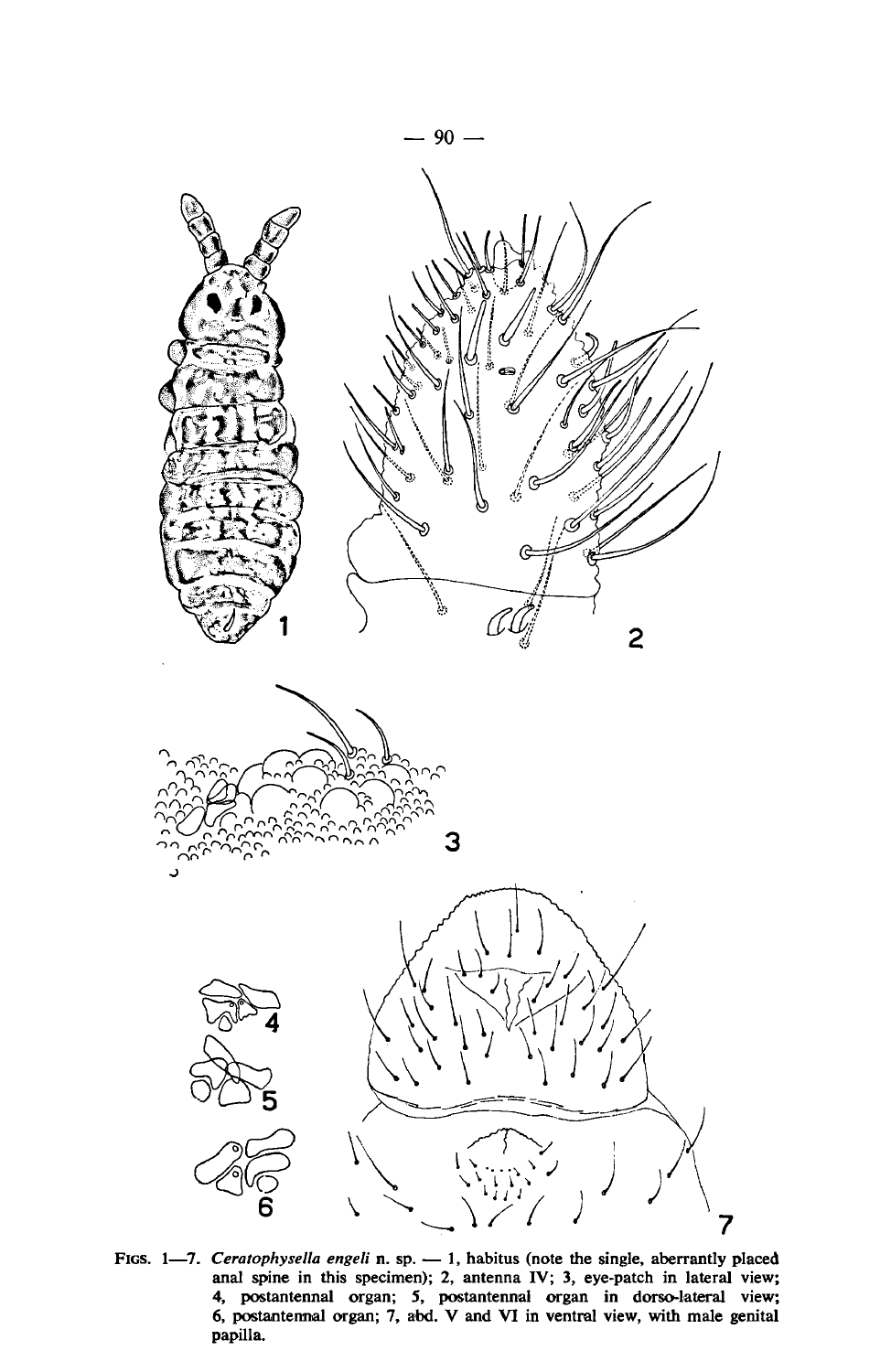

F1G. 8. *Ceratophysella engeli* n. sp.<br>— 8. dorsal chaetotaxy.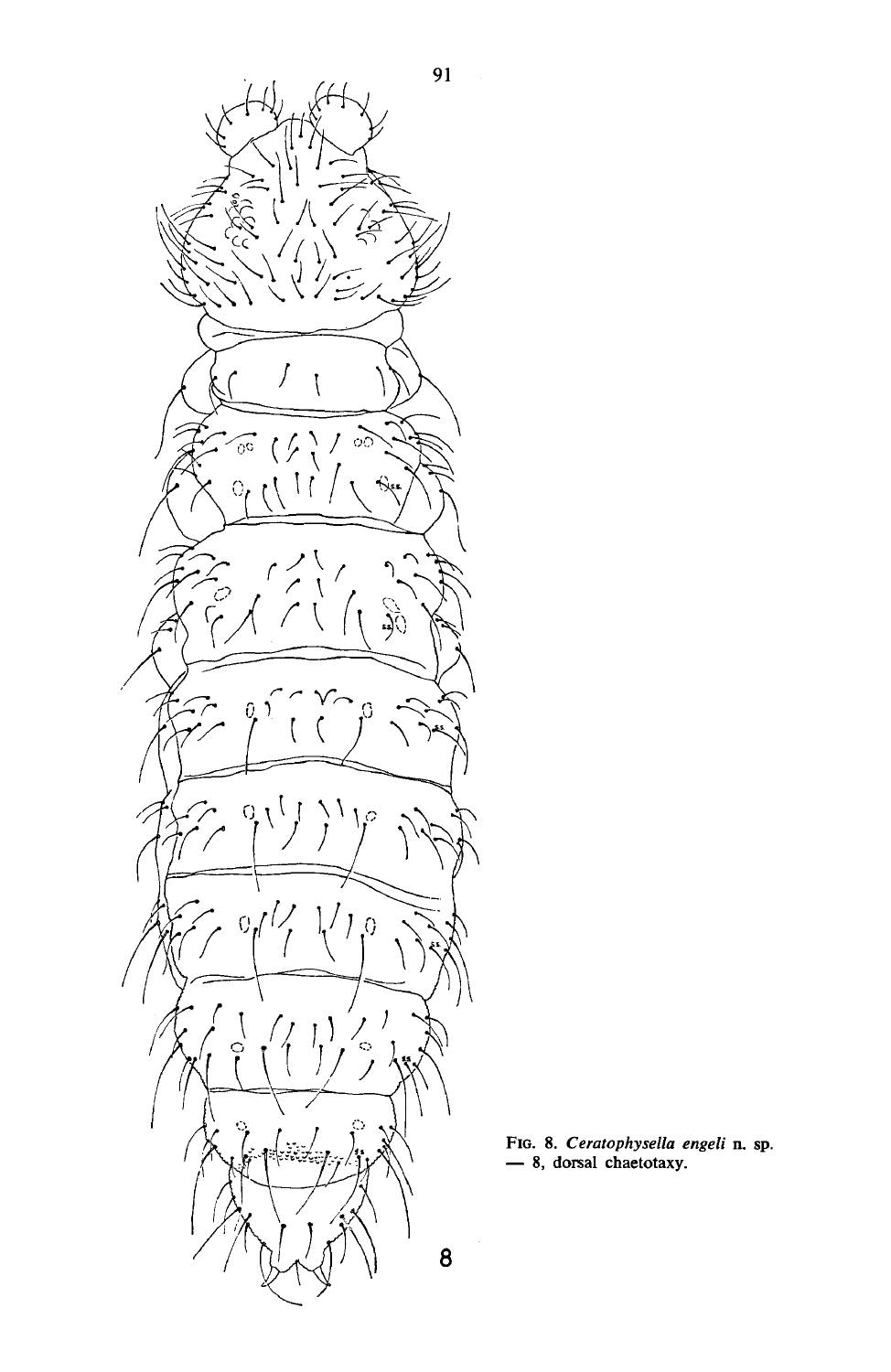the accessory tubercle (figs. 4, 5, 6). Longest element about as long as diameter of nearest cornea.

Antenna. — Eversible sac present. End bulb simple. Ant. org. Ill with two parallel curved sensillae. Ant. IV bears the usual7 blunt, curved, thickened sense hairs, <sup>12</sup> peg-like setae and <sup>a</sup> lateral sensory rod in <sup>a</sup> groove (fig. 2). Ant. I with <sup>7</sup> setae.

Chaetotaxy. — The chaetotaxy is of the *communis*-type,  $p_1$  on abd. IV being shorter than  $p_2$  (fig. 8). All setae are smooth, apart from some very sparse, hardly visible serrations on the strongest setae. All setae are finely pointed, except  $p_1$  on abd. V, which is blunt (this seta is 71  $\mu$  in length). Abd. VI bears posteriorly <sup>a</sup> pair of very long curved hairs in latero-dorsal position. Setae sensuales on th. II—abd. V (except on abd. II) have <sup>a</sup> characteristic, very thin, finely pointed aspect. However, the setae sensuales are not differentiated by a wider hair-ring. Spine-like hairs are absent.

Anal spines. — Strong, pale yellowish, pointed, feebly curved, about  $42 \mu$  long and about as long as unguis 3. The anal spines are situated on contingent papillae which are about as high as half the length of the spines.

Retinaculum. — Quadridentate. Corpus without setae.

 $\frac{1}{2}$  Nentral tube.  $\frac{1}{2}$  With 4 + 4 setae.

F u <sup>r</sup> <sup>c</sup> a. — Dens with two longitudinal rows of <sup>3</sup> setae of subequal length, except the proximo-external seta, which is 1.8 times longer. All setae are equally thick. Mucro stout, boat-shaped, 23  $\mu$  in length, m/d = 2.3 (figs. 11, 13).

Feet. — Tenent hairs not differentiated. Unguis with small lateral teeth and a ventral tooth about half-way. Unguis  $3\,41\,\mu$  long. Unguiculus with inner lamella and ending in a hair. Unguiculus about half as long as unguis (figs. 8, 9, 10).

Male genital papilla. — With two concentric rows of setulae and more centrally a third row of fine points, probably hair-rings of extremely fine setulae (fig. 7).

M a t e r i a l.  $-3$   $\sigma$   $\sigma$  (including the holotype, all preserved in the Zoolo gisch Museum, Amsterdam).

Remarks. — The holotype is slightly aberrant, as the right group of ocelli lacks the anterior four eyes. One paratype has an anomaly on abd. VI, as there is only one anal spine, placed medially (fig. 1). This anomaly is still more pronounced in the second paratype, where both anal spines are missing.

The Ceratophysella species of the communis-group with 6 setae at the dens and lacking <sup>a</sup> tergal lobe are the Japanese species C. fukugakuchiana (Yosii, 1956) and proserpinae (Yosii, 1956), the European C. succinea (Gisin, 1949) and norica Cassagnau, 1964, and the Mexican species C. duodecimocellata (Bonet, 1945) with the forma sedecimocellata Yosii, 1962, and C. orizabae Yosii, 1962. C. fukugakuchiana has <sup>a</sup> reduced eye number; proserpinae lacks the outer lobe to the mucro. The strongly swollen dens of duodecimocellata has <sup>a</sup> very strong proximo-external seta. C. norica has the retinaculum tridentate.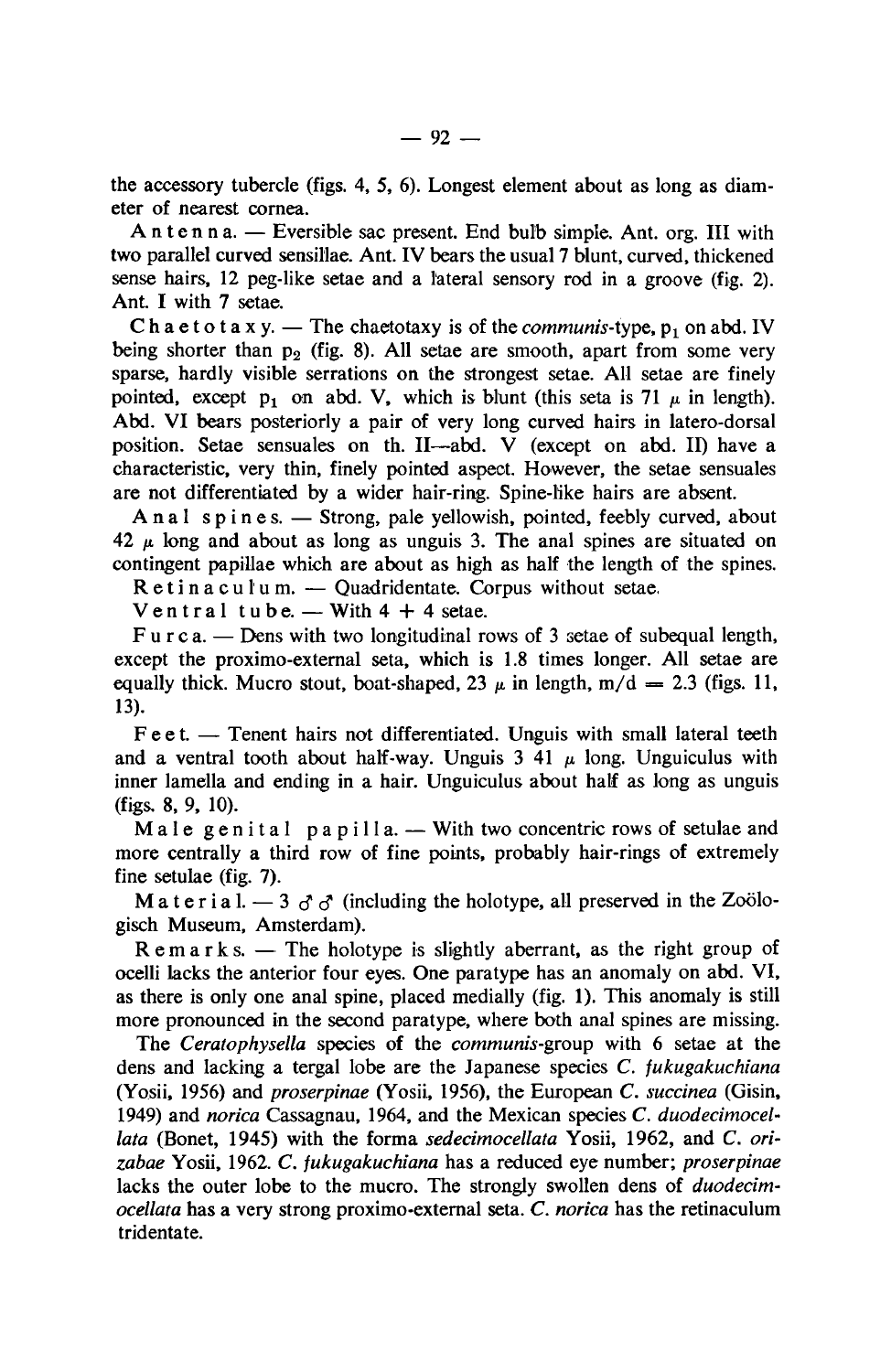

FIGS. 9—13. Ceratophysella engeli n. sp. — 9, P<sub>2</sub>; 10, P<sub>3</sub>; 11, dentes in posterior view; 12, P<sub>1</sub>; 13, dens in external view.